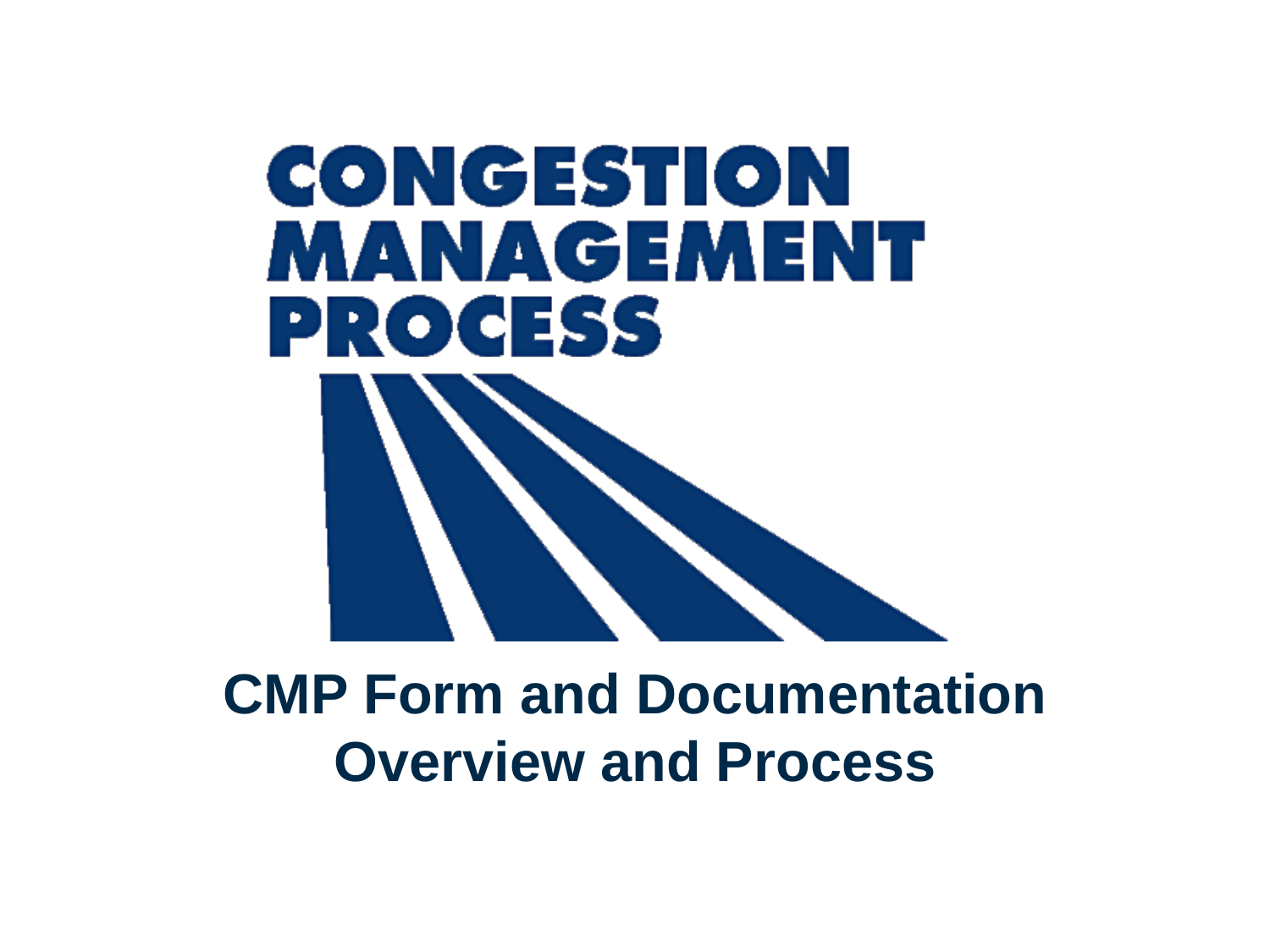# **CMP Workshop Overview**

- Overview of the CMP
- CMP and Documentation
	- Project Implementation Form
	- CMP Corridor Analysis Fact Sheet
	- CMP Roadway Deficiency Form
- Project Examples
	- Adding Capacity
	- New Location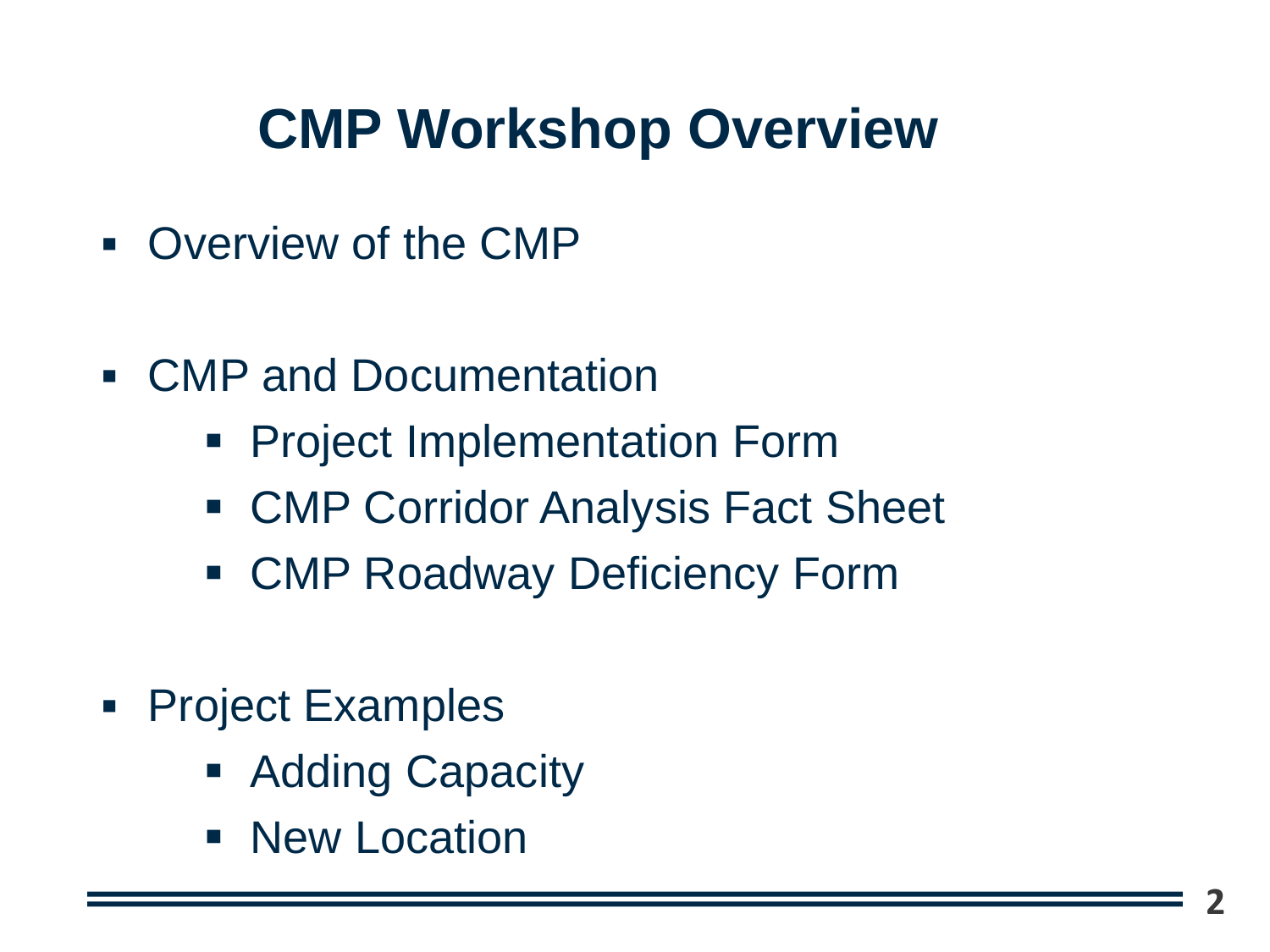## **What is a CMP?**

CMP = Congestion Management Process

A systematic and regionally-accepted approach for managing congestion that provides accurate, up-to-date information on transportation system performance and assesses alternative strategies for congestion management that meet state and local needs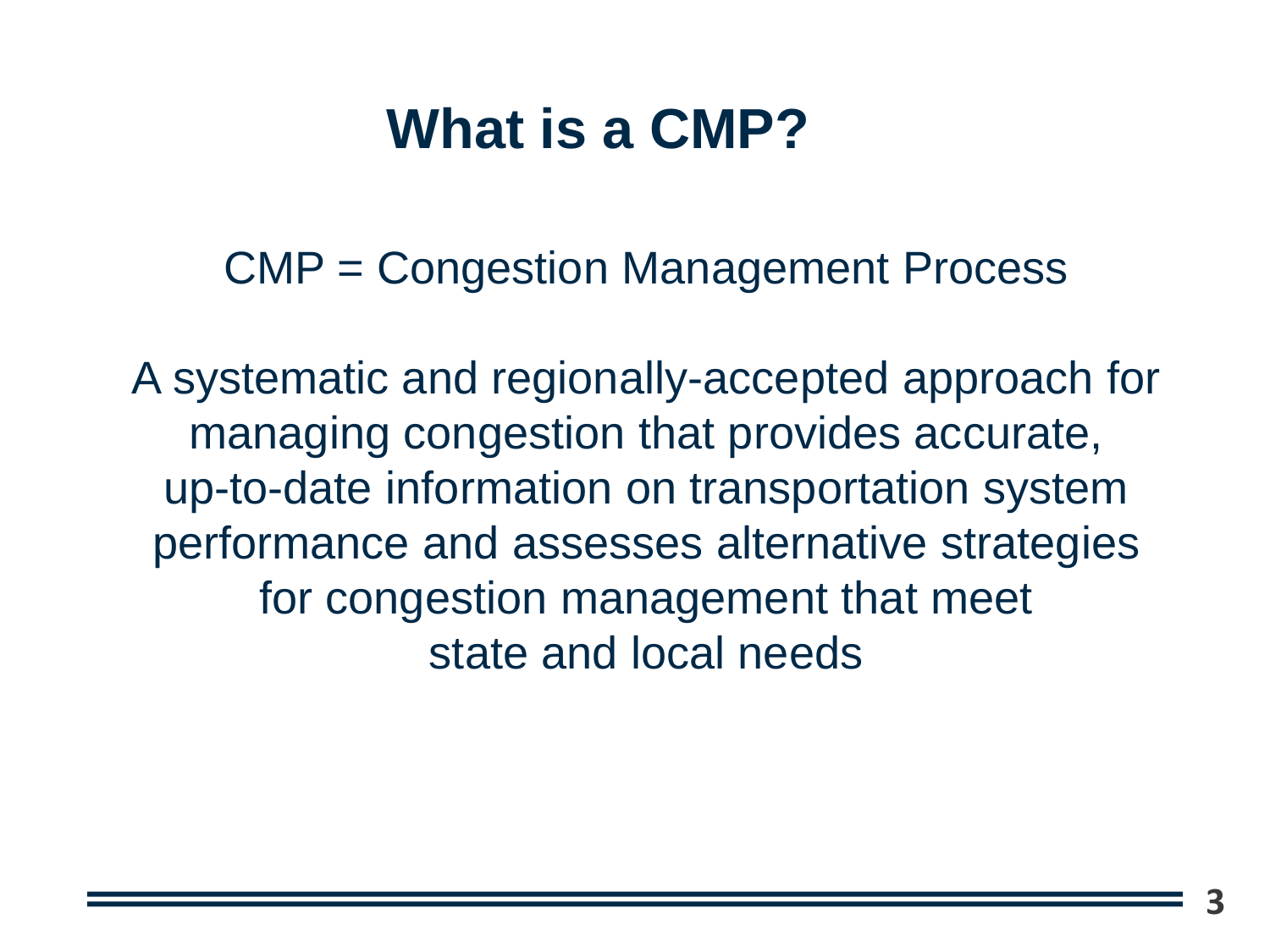# **Benefits of CMP**

- Manage travel demands
- Reduce single occupancy vehicle (SOV) travel
- Improve efficiency of transportation system
- Maximize transportation funds
- Justify additional capacity is needed
- Coordinate with regional partners
- Federal requirement

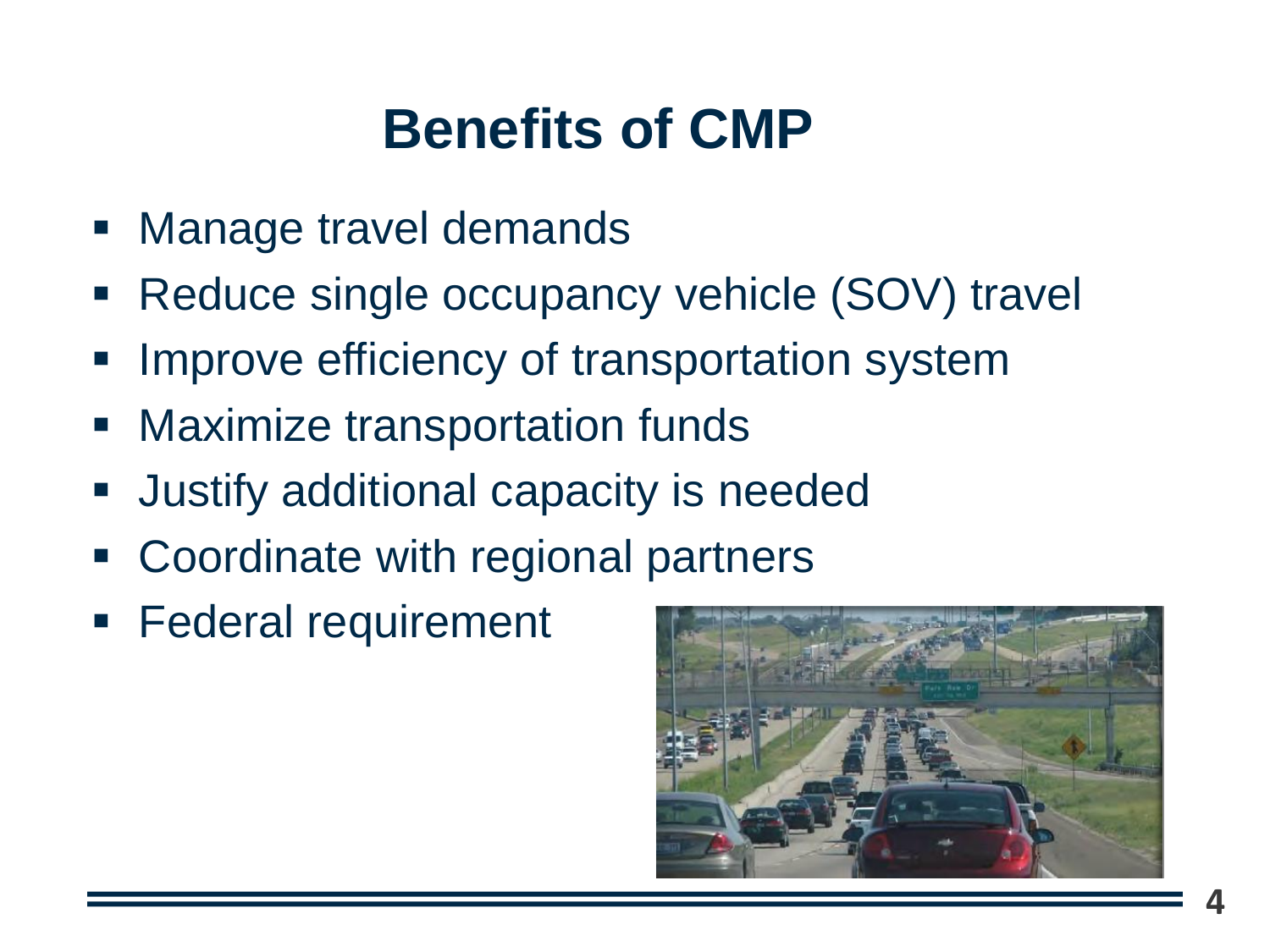# **Evolution of the CMP**

#### **1991**

Congestion Management System (CMS) part of the Intermodal Surface Transportation Efficiency Act (ISTEA) of 1991

#### **1991 to 1998**

- Single-Occupant Vehicle analysis required in all NEPA documents that added capacity
- CMS conducted as part of MTP (Long Range Transportation Plan)

#### **1995**

Regional CMS developed by NCTCOG

#### **2007**

CMP was developed as a separate document

### **2013**

- RTC approved new CMP and reporting requirements
- Update to the 2007 CMP **5**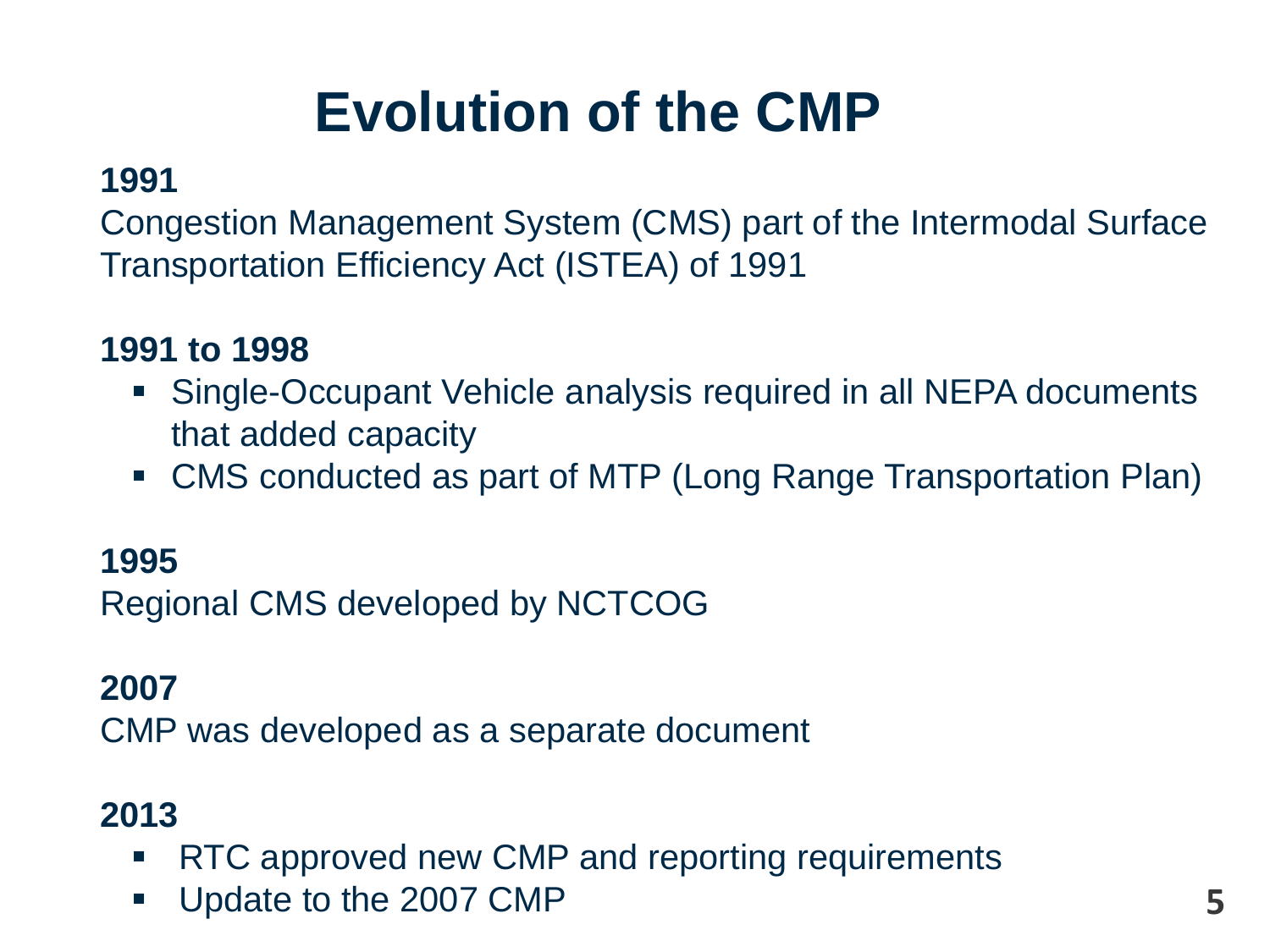# **Federal Requirements**

- A CMP is federally required in non-attainment areas and metropolitan areas with populations exceeding 200,000
- Federal requirements state the CMP will be developed and implemented as an integrated part of the metropolitan transportation planning process

References:

- 23 USC 134
- 49 USC 5303
- 23 CFR 450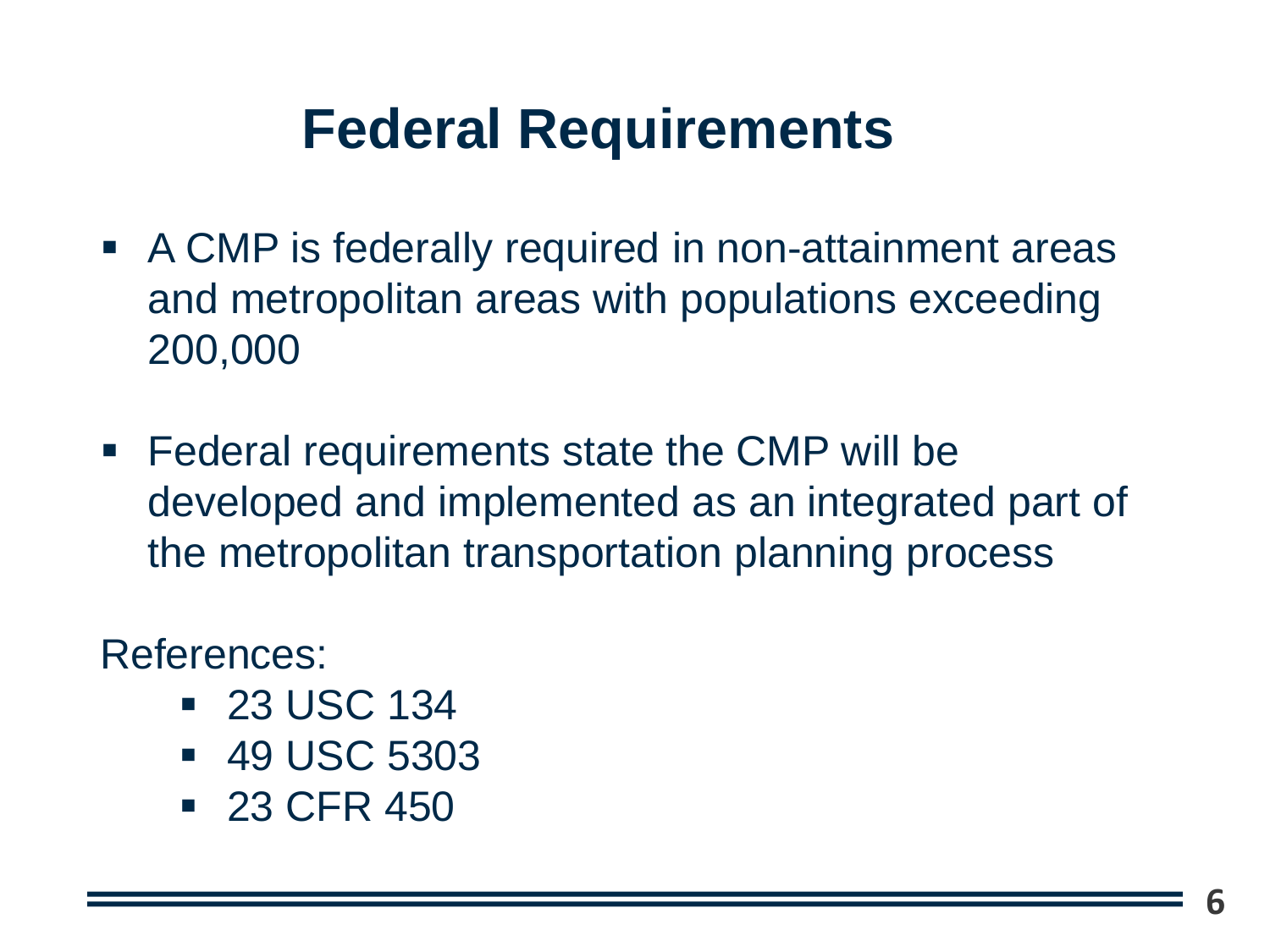# **Federal Requirements**

- **IF In non-attainment areas, federal law prohibits projects that** result in a significant increase in carrying capacity for SOVs from being programmed unless the project is addressed in the regional CMP
- **The CMP must provide an analysis of reasonable travel** demand reduction and operational management strategies
- **.** If the analysis demonstrates that these strategies cannot fully satisfy the need for additional capacity and additional SOV capacity is warranted, then the CMP must identify strategies to manage the SOV facility safely and effectively, along with other travel demand reduction and operational management strategies appropriate for the corridor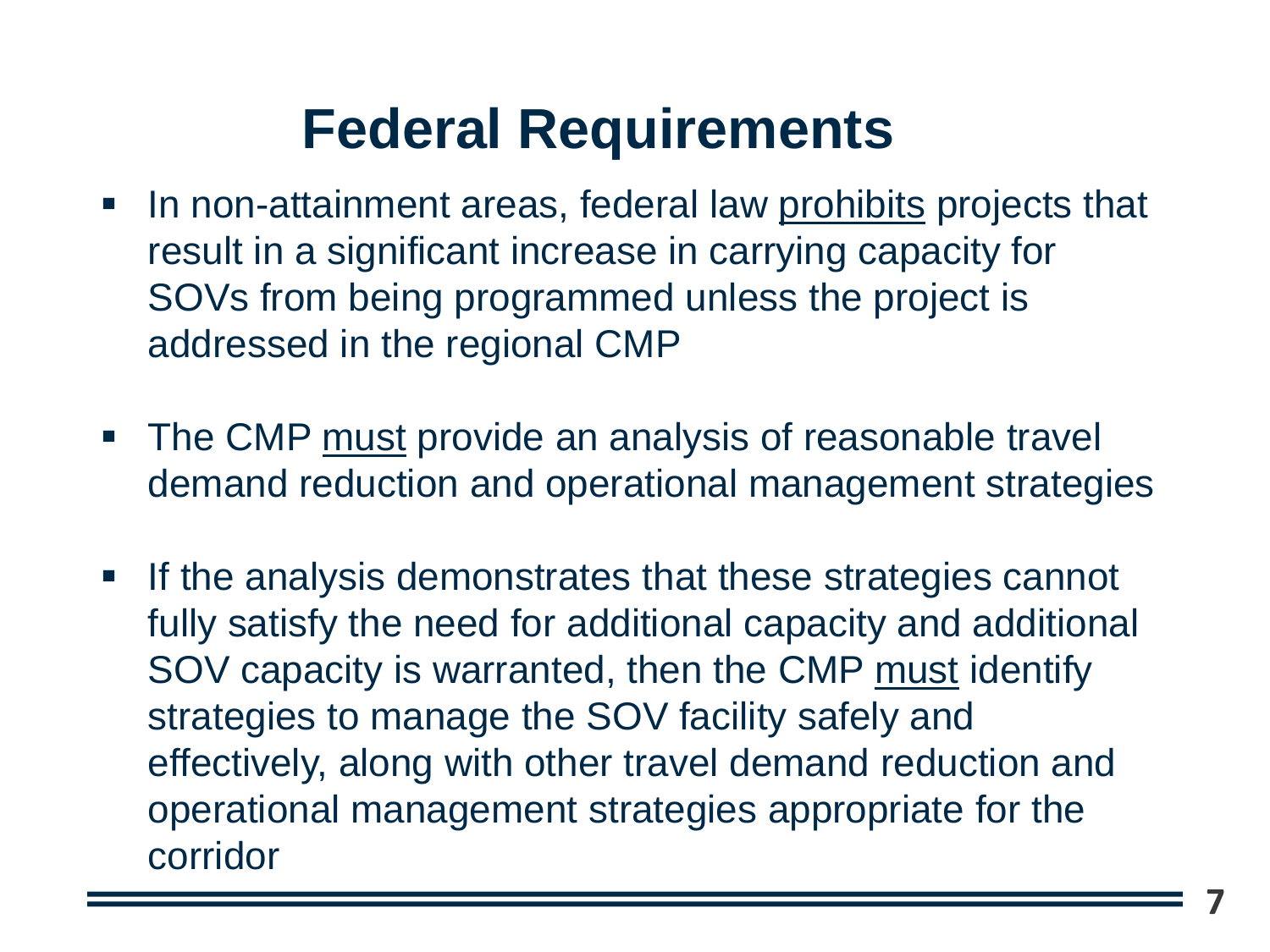# **Goals of the Dallas-Fort Worth CMP**

- **EXED IDENTIFY GUICK-to-implement low-cost strategies and** solutions to better operate the transportation system
- **More evenly distribute congestion across the entire** transportation corridor
- **Ensure corridors have options and available alternate** routes/modes to relieve congestion during incidents and accidents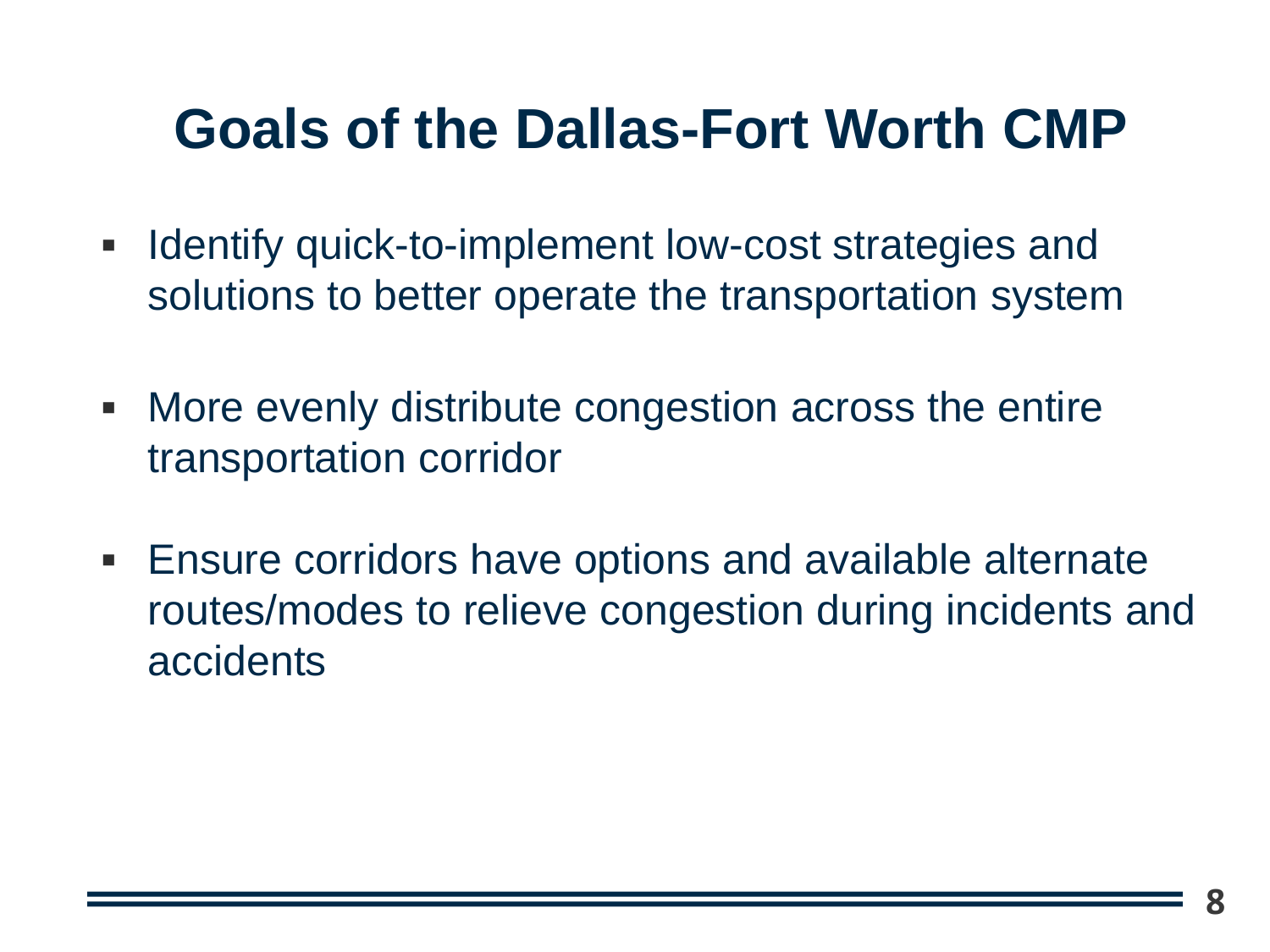### **STEP 1 (Required)**

**Complete Project Implementation Form**

**Step 1 is required for all projects** 

**STEP 2 (If required)**

**(Required with Step 2) Complete Corridor Analysis Fact Sheet**

**Step 2 is required if the project limits are not within a corridor included in CMP Corridor Analysis**

**See Question 5 in Project Implementation** 

### **STEP 3**

**Complete Deficiency Form Step 3 is required when completing a Fact Sheet (step 2)**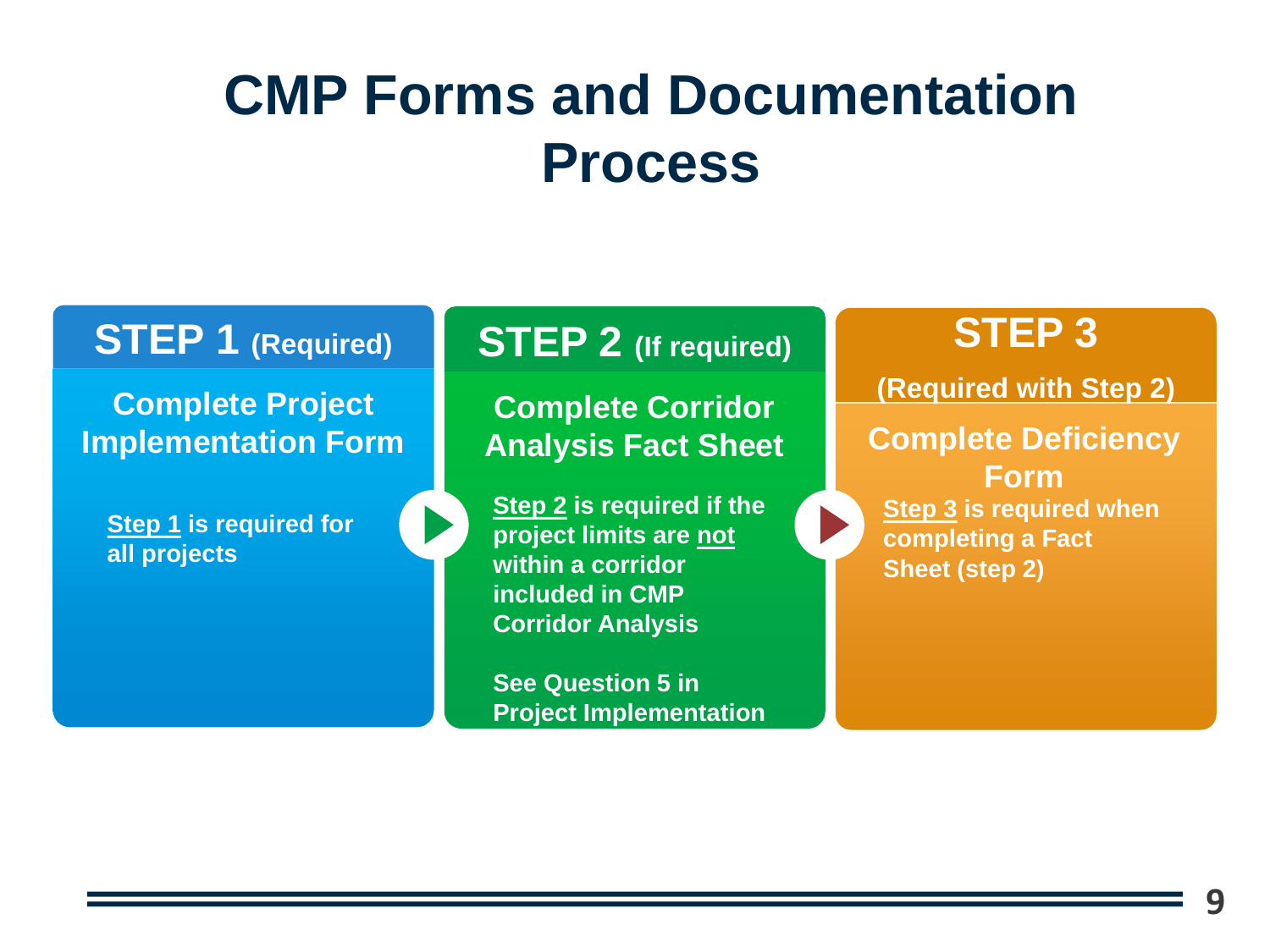| <b>Complete Project</b>                                                 |                                                                                                                                                                                                                                                                                                                                                                              |                 |                                                                  |             |                                       |                                                                                                                                                       |  |  |  |
|-------------------------------------------------------------------------|------------------------------------------------------------------------------------------------------------------------------------------------------------------------------------------------------------------------------------------------------------------------------------------------------------------------------------------------------------------------------|-----------------|------------------------------------------------------------------|-------------|---------------------------------------|-------------------------------------------------------------------------------------------------------------------------------------------------------|--|--|--|
|                                                                         |                                                                                                                                                                                                                                                                                                                                                                              |                 |                                                                  |             |                                       | <b>Implementation Form</b>                                                                                                                            |  |  |  |
| NCTCOG CMP<br>MANAGEMENT<br>PROCESS<br>PROJECT IMPLEMENTATION FORM      |                                                                                                                                                                                                                                                                                                                                                                              |                 |                                                                  |             |                                       |                                                                                                                                                       |  |  |  |
| Agency Name:<br>Agency Address:<br>Fmail:<br>Telephone Number:<br>Date: | <b>INamel</b><br><b>[Address]</b><br><b>IEmail1</b><br><b>INumberl</b><br>[Date]                                                                                                                                                                                                                                                                                             |                 |                                                                  |             | Please answer the following questions |                                                                                                                                                       |  |  |  |
| 1. Project Name and Project Limits                                      |                                                                                                                                                                                                                                                                                                                                                                              |                 |                                                                  |             |                                       |                                                                                                                                                       |  |  |  |
| PLEASE SELECT YES OR NO                                                 | 2. Does this project add roadway capacity?<br>If "yes", please proceed to question three. If "no", proceed to question 11 and leave questions 3-10 blank. Submit the form, nothing more is required.<br>This information can be verified at the following link: Transportation Improvement Program Information System (TIPINS)                                               |                 | $\blacktriangledown$                                             |             |                                       | 3. Are complimentary Travel Demand Management (TDM) or Transportation System Management & Operations (TSM&O) projects within the corridor in the TIP? |  |  |  |
| PLEASE SELECT YES OR NO                                                 |                                                                                                                                                                                                                                                                                                                                                                              |                 | ۰                                                                |             |                                       |                                                                                                                                                       |  |  |  |
| <b>Project Name</b>                                                     | <b>IEnter Herel</b>                                                                                                                                                                                                                                                                                                                                                          | TIP Code        | <b>IEnter Herel</b>                                              | <b>CSJ#</b> | <b>IEnter Herel</b>                   |                                                                                                                                                       |  |  |  |
|                                                                         | [Enter Here]                                                                                                                                                                                                                                                                                                                                                                 | <b>TIP Code</b> | <b>IEnter Herel</b>                                              | <b>CSJ#</b> | [Enter Here]                          |                                                                                                                                                       |  |  |  |
|                                                                         |                                                                                                                                                                                                                                                                                                                                                                              | <b>TIP Code</b> | [Enter Here]                                                     | <b>CSJ#</b> | [Enter Here]                          |                                                                                                                                                       |  |  |  |
|                                                                         | [Enter Here]                                                                                                                                                                                                                                                                                                                                                                 |                 |                                                                  | <b>CSJ#</b> | <b>IEnter Herel</b>                   |                                                                                                                                                       |  |  |  |
|                                                                         | <b>IEnter Herel</b>                                                                                                                                                                                                                                                                                                                                                          | TIP Code        | <b>IEnter Herel</b>                                              |             |                                       |                                                                                                                                                       |  |  |  |
| <b>PLEASE SELECT YES OR NO</b>                                          | 4. Are the project limits within a corridor included in the current Metropolitan Transportation Plan?<br>This information can be verified in the Mobility Plan Fact Sheets found in Appendix G of the MTP<br>5. Are the project limits within a corridor included in the current CMP Corridor Analysis?<br>The complete inventory of corridor fact sheets can be found in -- |                 | $\overline{\phantom{a}}$<br>Appendix C - CMP Corridor Fact Sheet |             |                                       |                                                                                                                                                       |  |  |  |
| Project Name<br>Project Name<br><b>Project Name</b>                     |                                                                                                                                                                                                                                                                                                                                                                              |                 |                                                                  |             |                                       |                                                                                                                                                       |  |  |  |

Alternative Roadway Infrastructure Modal Options

- Completed Form is Required
- Completion Paths
	- Adds Capacity
	- Does not add Capacity
- Question 5
	- $P^*$  Yes = Do NOT need Deficiency Form or Fact Sheet
	- No = Deficiency Form and Fact Sheet Required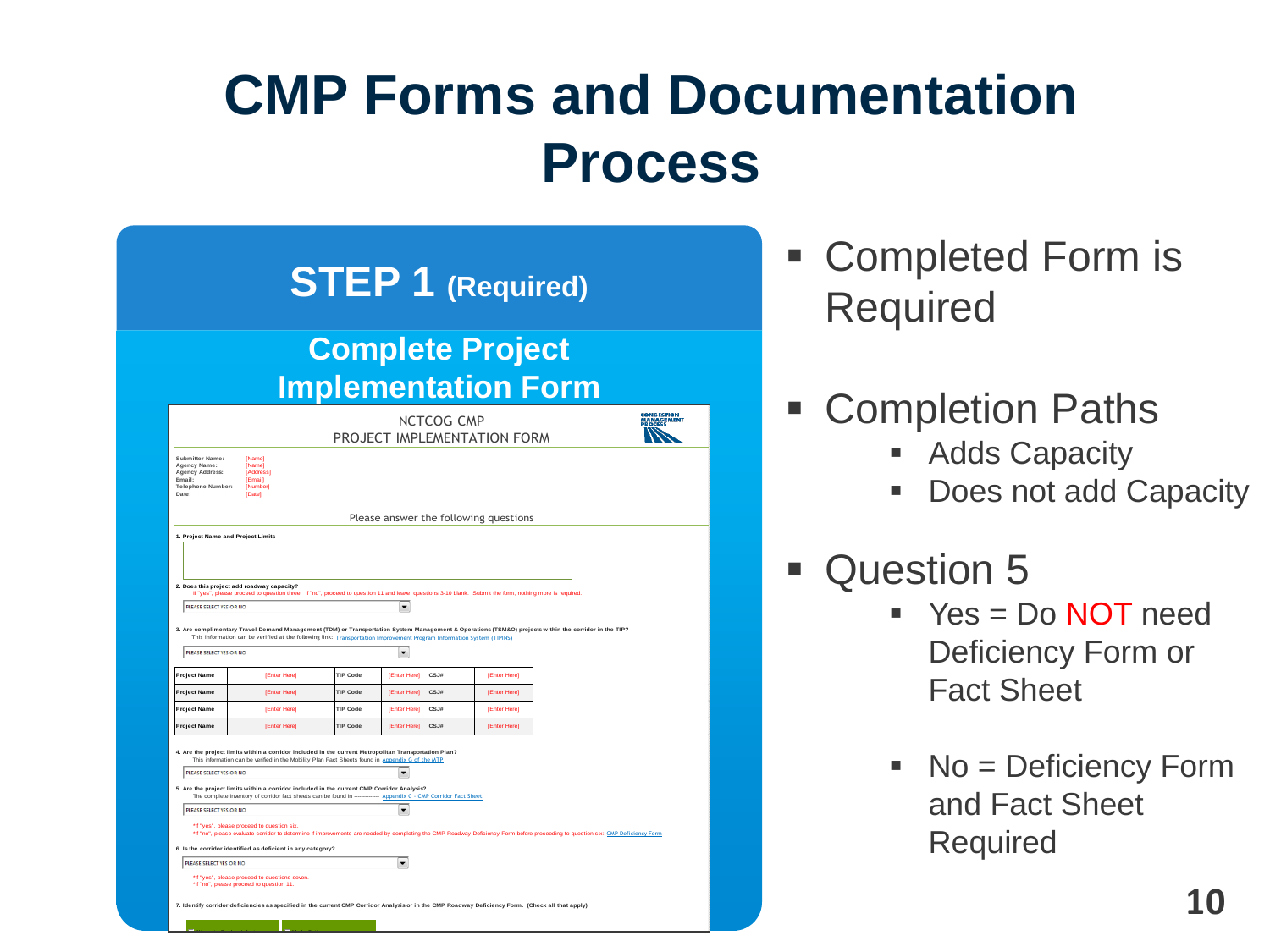**STEP 2 (if required)**

#### **Complete Corridor Analysis Fact Sheet**

| CMP CORRIDOR ANALYSIS - FACT SHEET     |                    |                    |                                             |                          |  |  |  |  |  |
|----------------------------------------|--------------------|--------------------|---------------------------------------------|--------------------------|--|--|--|--|--|
| ROADWAY NAME                           | <b>IBVIER HERE</b> |                    |                                             |                          |  |  |  |  |  |
| <b>HIGHWAY</b>                         | LIMITS             | LENGTH             | <b>DIRECTION</b>                            | MAINLANES                |  |  |  |  |  |
| <b>IBVIER HERE</b>                     | <b>IENTER HERE</b> | <b>IBVIER HERE</b> | <b>IENTER HERE</b>                          | <b><i>ENTER HERE</i></b> |  |  |  |  |  |
|                                        |                    |                    |                                             |                          |  |  |  |  |  |
| <b>CORRIDOR FACTS (WITHIN 1 MILE)</b>  |                    |                    |                                             |                          |  |  |  |  |  |
| <b>Functional Class</b>                | [ENTER HERE]       |                    | <b>Direct Connections</b>                   | [YES/NO]                 |  |  |  |  |  |
| <b>HOV Lanes</b>                       | [YES/NO]           |                    | <b>Truck Lane Restriction</b>               | [YES/NO]                 |  |  |  |  |  |
| Parrallel Freeways<br>(within 5 miles) | [YES/NO]           |                    | <b>Hazmat Route</b>                         | [YES/NO]                 |  |  |  |  |  |
| Shoulders                              | [YES/NO]           |                    | Population                                  | <b>IENTER HERE</b>       |  |  |  |  |  |
| <b>Frontage Roads</b>                  | [YES/NO]           |                    | <b>Number of Employees</b>                  | <b>ENTER HERE</b>        |  |  |  |  |  |
| <b>Bike Options</b>                    | [YES/NO]           |                    | <b>FIM Training Participants</b>            | <b>IENTER HERE</b>       |  |  |  |  |  |
| Available Transit                      | [YES/NO]           |                    | <b>Crash Rate</b><br>(Use Most Recent Year) | <b>IENTER HERE</b>       |  |  |  |  |  |
| Park and Ride                          | [YES/NO]           |                    | <b>Construction Status</b>                  | <b>ENTER HERE</b>        |  |  |  |  |  |
| PARRALLEL ARTERIALS (ENTIRE LIMITS)    |                    |                    |                                             |                          |  |  |  |  |  |
|                                        |                    |                    | <b>[ENTER HERE]</b>                         |                          |  |  |  |  |  |
|                                        |                    |                    |                                             |                          |  |  |  |  |  |

- Required if the project limits are not within a corridor included in CMP Corridor Analysis
- Input project facts (within 1 mile)
- **E** Information obtained through multiple sources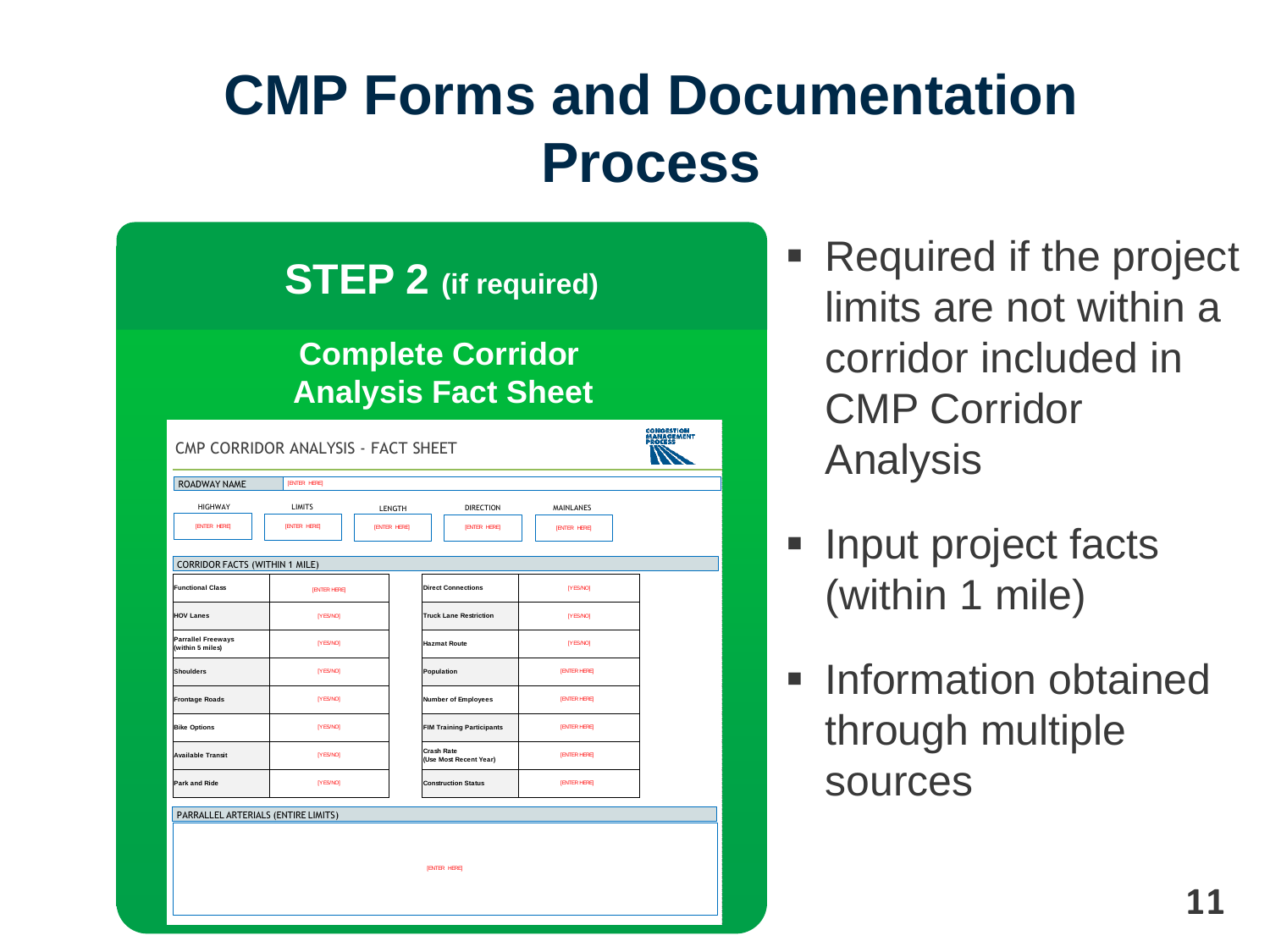**STEP 3 (If required)**

#### **Complete Deficiency Form**

| Project Name:                                                                                                                                                                                              |                                                                      |              |  |  |  |  |  |
|------------------------------------------------------------------------------------------------------------------------------------------------------------------------------------------------------------|----------------------------------------------------------------------|--------------|--|--|--|--|--|
| Project Limits (From and To):                                                                                                                                                                              |                                                                      |              |  |  |  |  |  |
| <b>Agency Name:</b>                                                                                                                                                                                        |                                                                      |              |  |  |  |  |  |
| Submitter Name:                                                                                                                                                                                            |                                                                      |              |  |  |  |  |  |
| Telephone:                                                                                                                                                                                                 |                                                                      |              |  |  |  |  |  |
| Email:                                                                                                                                                                                                     |                                                                      |              |  |  |  |  |  |
| Date Submitted:                                                                                                                                                                                            |                                                                      |              |  |  |  |  |  |
| <b>Alternative Roadway Corridor Deficiency</b>                                                                                                                                                             |                                                                      |              |  |  |  |  |  |
| The factors that influence alternative roadway infrastructure include the presence of parallel freeways, frontage roads, parallel arterials, and direct<br>connections or interchanges.                    |                                                                      |              |  |  |  |  |  |
|                                                                                                                                                                                                            | <b>Click Cell To Select Answer</b>                                   | Score        |  |  |  |  |  |
|                                                                                                                                                                                                            |                                                                      |              |  |  |  |  |  |
| 1. Does the roadway facility have a parallel freeway or toll road within five miles?                                                                                                                       | <b>Please Select</b>                                                 | $\mathbf{0}$ |  |  |  |  |  |
| 2. Does the roadway facility include a frontage road system?                                                                                                                                               | <b>Please Select</b>                                                 | $\mathbf{0}$ |  |  |  |  |  |
| 3. Does the roadway facility have a parallel arterial within two miles?                                                                                                                                    | <b>Please Select</b>                                                 | $\mathbf{0}$ |  |  |  |  |  |
| 4. Does the roadway network include a direct connection or non-signalized interchange to another highway?<br><b>Please Select</b>                                                                          |                                                                      |              |  |  |  |  |  |
|                                                                                                                                                                                                            | Total Points Received in Alternative Roadway Infrastructure Category |              |  |  |  |  |  |
|                                                                                                                                                                                                            |                                                                      |              |  |  |  |  |  |
| If total score is 14 or below, then improvements are needed in this category. Please see Appendix A of the current CMP to identify possible congestion<br>mitigation strategies to correct the deficiency. |                                                                      |              |  |  |  |  |  |
|                                                                                                                                                                                                            |                                                                      |              |  |  |  |  |  |
| <b>Modal Options Deficiency</b>                                                                                                                                                                            |                                                                      |              |  |  |  |  |  |
|                                                                                                                                                                                                            |                                                                      |              |  |  |  |  |  |
| The factors that influence modal options include the presence of transit options (bus and/or rail), park-and-ride facilities, HOV/Managed Lanes, and<br>bicycle/pedestrian options.                        |                                                                      |              |  |  |  |  |  |
|                                                                                                                                                                                                            | <b>Click Cell To Select Answer</b>                                   | Score        |  |  |  |  |  |
|                                                                                                                                                                                                            |                                                                      | $\Omega$     |  |  |  |  |  |
| 1. Does the roadway facility have established transit service?                                                                                                                                             | <b>Please Select</b>                                                 |              |  |  |  |  |  |
| 2. Is a park-and-ride facility located along the roadway corridor?                                                                                                                                         | <b>Please Select</b>                                                 | $\Omega$     |  |  |  |  |  |
| 3. Are HOV or Managed lanes available along the roadway corridor?                                                                                                                                          | <b>Please Select</b>                                                 | $\Omega$     |  |  |  |  |  |
| 4. Are bike trails or other bike options available along the roadway corridor?                                                                                                                             | <b>Please Select</b>                                                 | $\mathbf{0}$ |  |  |  |  |  |
|                                                                                                                                                                                                            |                                                                      |              |  |  |  |  |  |
| <b>Total Points Received in Modal Options Category</b>                                                                                                                                                     |                                                                      |              |  |  |  |  |  |

- Required with Step 2: Fact Sheet
- Scores the project based on factors: (infrastructure, modal options, demand, and reliability)
- **Example 1** Information from Fact Sheet will help answer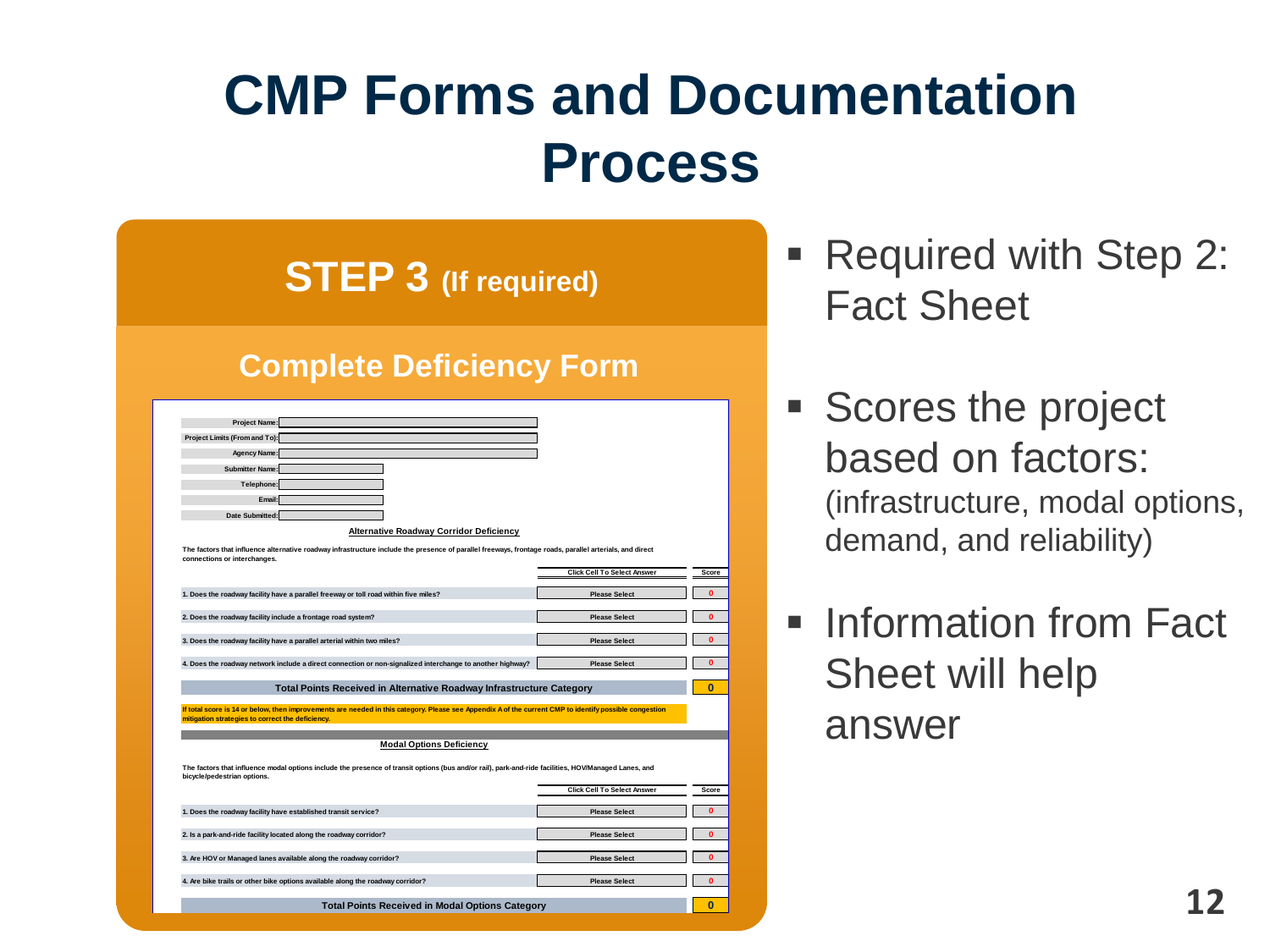# **Examples**

- PGBT Belt Line Rd to SH 183
	- **Project Is within limits of corridor in CMP Corridor** Analysis
	- **Existing Corridor**
- Collin County Outer Loop Segment 3a
	- **Project is Not** within limits of corridor in CMP Corridor Analysis
	- New Corridor